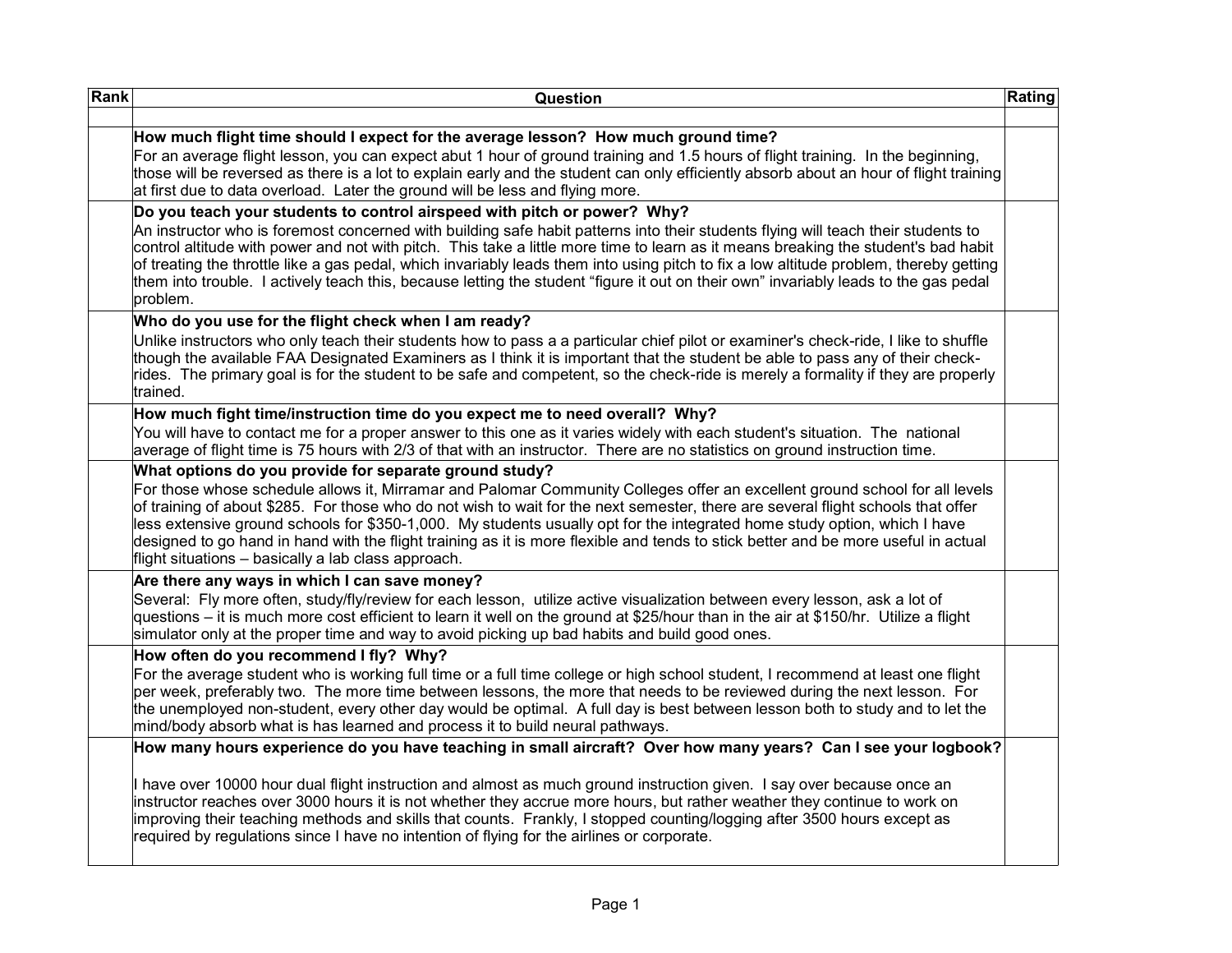| Rank | Question                                                                                                                                                                                                                                                                                                                                                                                                                                                                                                                                                                                                                                                                                                                                                                                                                                                                                                                                                                                                                                                                                 | Rating |
|------|------------------------------------------------------------------------------------------------------------------------------------------------------------------------------------------------------------------------------------------------------------------------------------------------------------------------------------------------------------------------------------------------------------------------------------------------------------------------------------------------------------------------------------------------------------------------------------------------------------------------------------------------------------------------------------------------------------------------------------------------------------------------------------------------------------------------------------------------------------------------------------------------------------------------------------------------------------------------------------------------------------------------------------------------------------------------------------------|--------|
|      | Where do you do your night training flights? Why?<br>For the local night flight I take my students to Montgomery, Brown and Gillespie because it is important that they not only learn<br>to do takeoff and landings at night, but also navigate our complicated local airspace safely at night. For the night cross country<br>flight, I take them to Hemet over both the congested (better lit) coastal route and back over the mountains by Julian so they get<br>a good understanding of the difficulties and how to mitigate the risks of flying over unlit terrain at night.                                                                                                                                                                                                                                                                                                                                                                                                                                                                                                       |        |
|      | What training aids do you employ/recommend as part of your curriculum?<br>Power Point presentations, Flash Cards, Interactive Communications CD, PC based Flight Training device, Full Flight Training<br>Device, and Microsoft Flight Simulator.                                                                                                                                                                                                                                                                                                                                                                                                                                                                                                                                                                                                                                                                                                                                                                                                                                        |        |
|      | Can you give me a mini ground lesson now? I don't get it. (even if you do) What do you mean?<br>You should determine if the instructor not only explains the "what" and the "how", but also the "why" without being prompted.<br>The why should not be because "that is what is expected on the check-ride." See if they can explain it another way when they<br>you pretend to not understand. A good instructor has multiple ways to explain each lesson, in order to both clarify what they<br>are teaching but also to reinforce it.                                                                                                                                                                                                                                                                                                                                                                                                                                                                                                                                                 |        |
|      | Do you use a syllabus to keep track of your students' progress? Can I view some currently in use and already<br>completed?<br>Always, with notes and subjective progress analysis to ensure that all the important areas are addressed and all weak areas<br>are reinforced. The student gets a copy to keep track of their progress and to know what to expect. Absolutely.                                                                                                                                                                                                                                                                                                                                                                                                                                                                                                                                                                                                                                                                                                             |        |
|      | How many students have you trained for this rating? How many have completed the training?<br>I honestly do not keep count, but it has got to be over a hundred for the private pilot level alone. Approximately 60% of those<br>complete the training in one shot, some who don't come back (sometimes years later) to complete it. The national average is<br>under 40%. Flight training is not inexpensive and "life" happens, interfering with the best laid plans of mice and men.                                                                                                                                                                                                                                                                                                                                                                                                                                                                                                                                                                                                   |        |
|      | What do your students score on the written test? Do you provide objective written testing of study material?<br>My students typically score in the 90's on the FAA written test and are judged well above average by the examiners. I give the<br>students written tests throughout the training as well as more subjective oral quizzing.                                                                                                                                                                                                                                                                                                                                                                                                                                                                                                                                                                                                                                                                                                                                               |        |
|      | Do you provide stage checks with another instructor? At what levels? With whom?<br>For the private pilot level (single or multi-engine) the student will take stage checks with a senior instructor before solo and<br>before their check-ride. For the instrument level there is no solo flight, so only before the check-ride. The commercial level<br>training is normally so short that only a pre-checkride stage check is needed. At any time if some skill, attitude, habit pattern,<br>or the student's confidence level needs emphasized reinforcement or evaluation, a senior instructor will conduct a limited stage<br>check.                                                                                                                                                                                                                                                                                                                                                                                                                                                |        |
|      | What do you charge for flight instruction? Ground instruction? How do you calculate instruction time?<br>\$60/hr for flight instruction and \$30/hr for ground instruction. For flights that only involve pre/post-flight discussion, but no<br>dedicated ground training, I only charge for the flight instruction. Flight instruction time is based on the aircraft's Hobbs meter,<br>which stops and starts with the engine. Aircraft rates are listed on the clubs page for plus one. For students that need to<br>schedule flights later in the day (completion planned for after 4:30) or weekends (anytime) my rate is \$10 more/hr for the entire<br>lesson. If a lesson runs long, starts late due to aircraft issues, or is rescheduled to the weekend due to aircraft issues the<br>higher rate does not apply. It also does not apply to the required night and cross country flights as they typically run longer.<br>Basically, I am trying to encourage students to fly during the week/ business hours with a lower rate, rather than penalize them<br>when they cannot. |        |